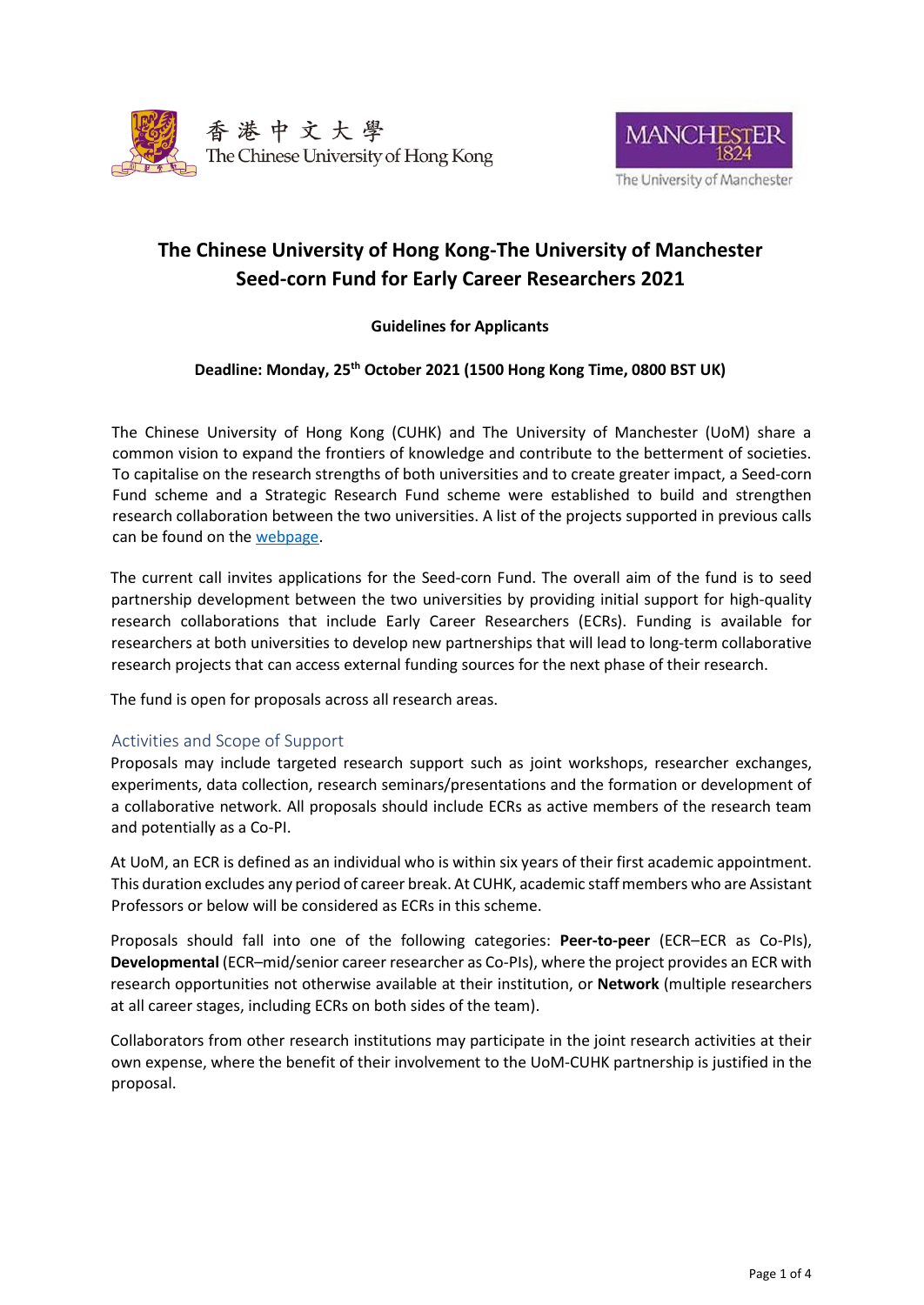# Costs

Projects will be funded for a period of 12 months and should aim to start no later than January 2022.

The funding provided is intended to support expenses, including but not limited to costs of travel (PIs, post-doctoral fellows, research associates, graduate researchers) between the institutions, and necessary related consumables. Existing staff time including the Co-PIs time cannot be costed to the project.

| <b>Eligible Costs</b> |                                            | Ineligible costs |                                                |
|-----------------------|--------------------------------------------|------------------|------------------------------------------------|
| ٠                     | Travel costs including flights, hotels and | $\bullet$        | Replacement research/teaching costs            |
|                       | subsistence                                |                  | Directly allocated costs including applicants' |
|                       | <b>Experiments and consumables</b>         |                  | time                                           |
|                       | Data collection                            | ٠                | Indirect costs/estates costs                   |
|                       | Directly incurred staff, e.g. Research     |                  | Equipment                                      |
|                       | Assistant                                  |                  | Scholarships                                   |
| ٠                     | Costs associated with organising           |                  | Conference attendance                          |
|                       | workshops and meetings                     |                  | <b>Tuition fees</b>                            |
|                       | Publications                               |                  | Honoraria                                      |
|                       |                                            |                  |                                                |

# Eligibility

To be eligible, a proposal must include a PI from UoM and CUHK and at least one other researcher from each institution under one of the three categories specified above.

**UoM:** Academic staff members from all disciplines and at all levels are welcome to apply.

Applicants do not need to have a permanent post, but they must have an existing contract at the time of application, and that contract must cover the full period of the grant.

Emeritus and honorary staff are not eligible to apply as Co-PI but may be members of the project team.

**CUHK:** Academic staff members holding full-time employment from all disciplines and at all levels are welcome to apply. Award holders are required to remain in university service for not less than a year upon completion of the activities in the proposal.

## Funding

The funding envelope for the research fund comprises  $£15,000$  from UoM and  $£15,000$ <sup>1</sup> from CUHK. We expect to award three projects in this round. Applications may request up to £5,000<sup>1</sup> (equivalent in HK\$) per project for the CUHK collaborator and £5,000 for the UoM collaborator for a funding period of one year.

Each institution will pay funds directly to its researchers. Approval of expenditure will be governed by each university for the portion of funding provided. PIs should adhere to the purchasing guidelines of the respective universities to which reimbursement is to be sought. Reimbursement of each expenditure item will be capped at the approved amount and should be made within one month from the time the purchase is made or the service is consumed. The PIs must seek approval from the respective universities should there be any change in the budget plan.

 $1$  To be provided in HK\$ using the exchange rate at the time of the award.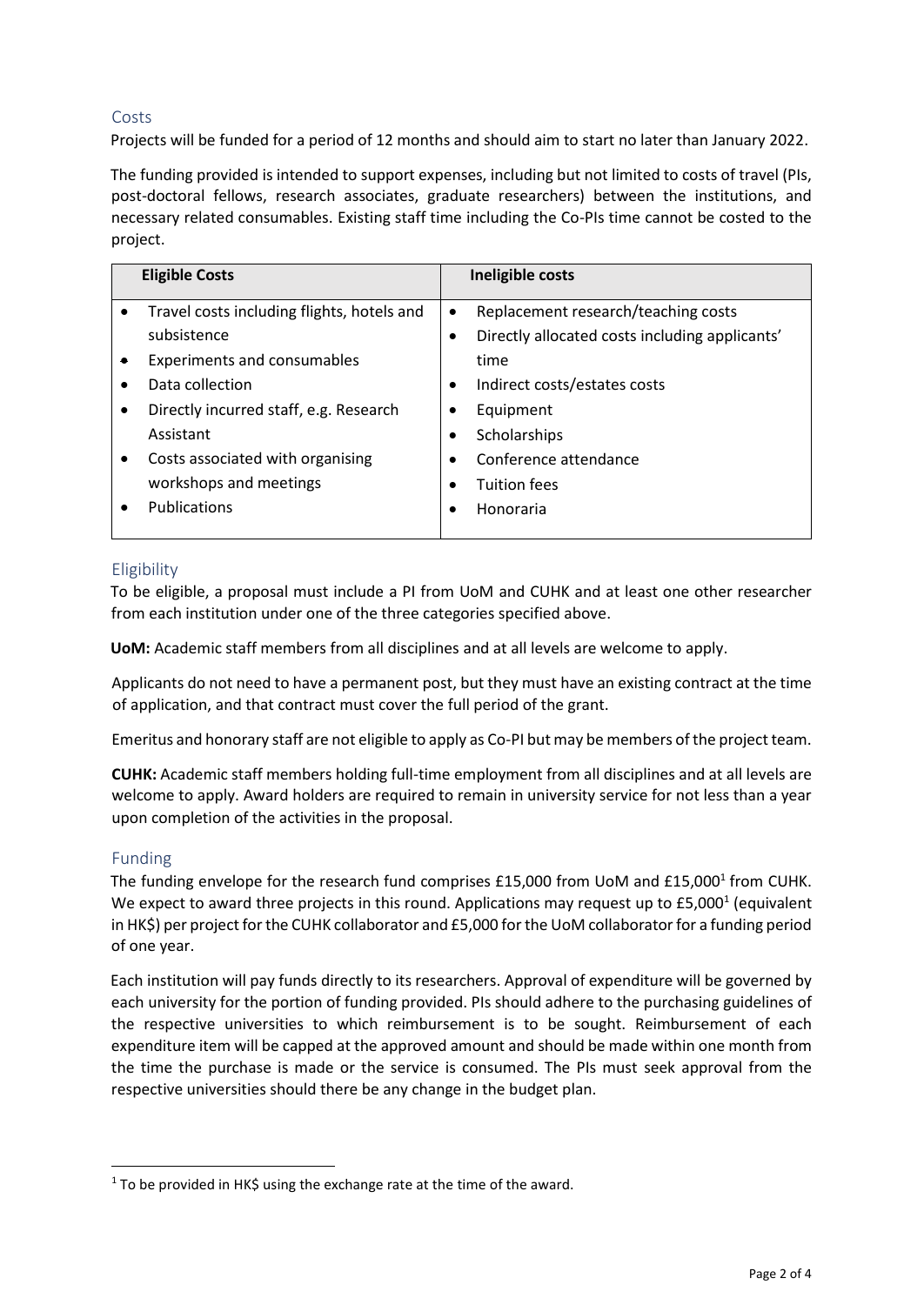#### How to Apply

This is a joint call and one joint application per project should be submitted online using [SmartSurvey](https://www.smartsurvey.co.uk/s/UoM-CUHK-2021/)[.](https://www.smartsurvey.co.uk/s/Mel-Man2019/) The form can be previewed [here.](https://www.smartsurvey.co.uk/s/preview/UoM-CUHK-2021/FBFFCDBBF0D977722044937463DB47) The following documents should be submitted along with the application:

- Abbreviated Curriculum Vitae of the PIs with a selected list of publications (maximum 2 pages).
- A budget plan outlining all areas of expenditure, with an itemised breakdown and the cost to be borne by each university. It is expected that a similar level of activity will take place at both universities and applicants are advised where possible to split the cost more or less equally between the two universities.
- A support letter from the head of the home department and the collaborating school/faculty to show their involvement in the collaboration plan.
- **For CUHK staff**: An endorsement form to be completed by the CUHK heads of departments/units and faculty deans/directors of institutes to confirm their intention of renewing the applicants' contract, if applicable, and their support for the application. To download the form, please click [here.](http://www.oal.cuhk.edu.hk/files/linkage/CUHK-UoM/CUHK-Manchester%20Research_Fund%20-%20Endorsement_Form.docx)

| Call opens                             | Monday, 13 <sup>th</sup> September 2021 |
|----------------------------------------|-----------------------------------------|
|                                        | (1500 Hong Kong Time, 0800 BST UK)      |
| Deadline for submission of proposal    | Monday, 25 <sup>th</sup> October 2021   |
|                                        | (1500 Hong Kong Time, 0800 BST UK)      |
| Communication of results to applicants | Early December                          |
| Start date of Awards                   | January 2022                            |

#### Timeline

## Evaluation Criteria

A joint review committee will assess proposals according to the academic merit and the following criteria (with equal weighting) within each of the three categories (Peer-to-Peer, Developmental, and Network), as well as the level of engagement with/involvement of ECRs:

- **Project design and rationale:** How clearly presented and justified is the design and basis for the collaboration? (25% of the evaluation score).
- **Project impact:** How clearly linked are the academic gains to the planned activities and performance indicators? (25%)
- **Impact of collaboration**: How strong is the link between the proposed collaboration and the research project? Would it be possible to complete the project and achieve the results without this partnership? (25%)
- **Capacity for future collaboration/funding:** What is the extent to which future collaborations are possible as a result of the proposed exchange activities? What is the ability of the proposed work to access future external funding? (25%)

#### Reporting

Successful applicants must, as a condition of receiving an award under this call, submit a joint report outlining the outcomes, project impact and opportunities for future collaboration within one month of completion of the project.